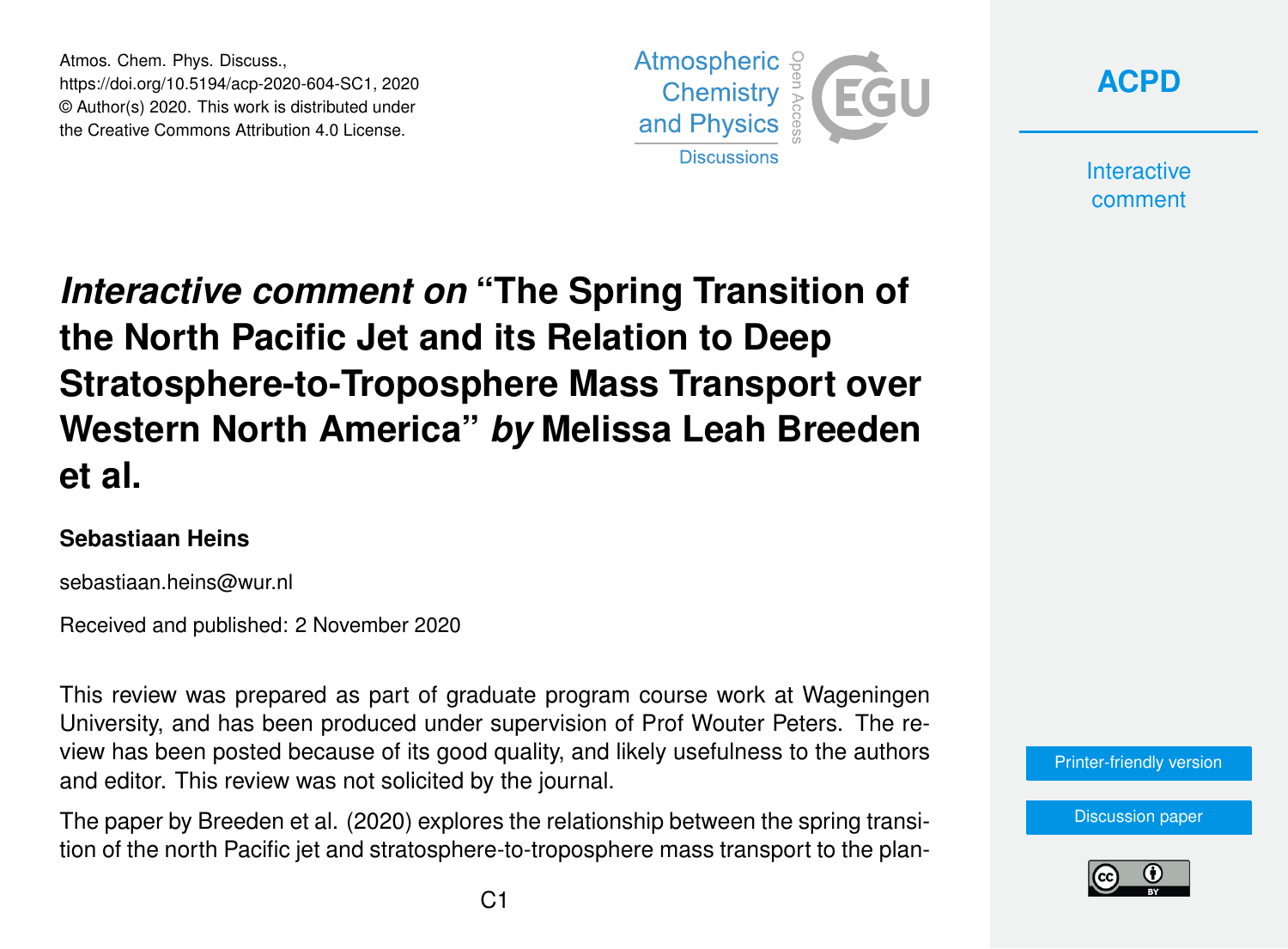etary boundary layer (STT-PBL) over western North-America. Additionally, the spring transition is linked to the state of the El-Niño Southern Oscillation (ENSO). Analyses are based on the JRA-55 and ERA-interim reanalysis datasets. Interannual variability in the spring peak in STT-PBL found in previous studies is shown to relate to the timing of the spring transition, with larger values of STT-PBL for earlier transitions. Finally, ENSO is found to modulate this timing, with earlier transitions being more prevalent for La-Niña conditions and vice versa. This study adds to previous research by providing underlying mechanisms behind the (variability in the) spring peak in STT-PBL over western North-America that was found before. These results suggest that STT-PBL strength can be predicted based on knowledge of the north Pacific jet and ENSO state in the preceding months. This is relevant for, for instance, air quality prediction at the surface as STT-PBL can function as a natural source of ozone in the PBL. In general, the paper is well-written; the structure and headers of the paper are clear and help to understand the research, the figures diversely visualize the results in both maps and time series, the physical mechanisms discussed in the paper are consistently explained well and create a logic story and the results are frequently discussed in light of previous research. Moreover, I think the paper fits nicely in the scope of this journal. Despite the relatively local study area, the implications of this study are thought to be generally applicable in atmospheric sciences and can therefore be extended to other locations around the world that show similar dynamical patterns. Nevertheless, a significant revision of this paper is required before it can be accepted for publication in my opinion.

Most importantly, in the calculation method of STT-PBL described in line 91-96 (section 2.1) of the paper I miss an assessment of the uncertainty in the calculation that is associated with the sensitivity to parameter choices. Previous studies have shown that this sensitivity might not be insignificant, so that the specific parameter choices could substantially affect the outcome of the results in section 3.2 and 3.3 of this study. Firstly, Holton et al. (1995) show that the 380 K potential temperature surface used in the paper by Breeden et al. (2020) as (one of) the definition(s) of the tropopause

### **[ACPD](https://acp.copernicus.org/preprints/)**

**Interactive** comment

[Printer-friendly version](https://acp.copernicus.org/preprints/acp-2020-604/acp-2020-604-SC1-print.pdf)

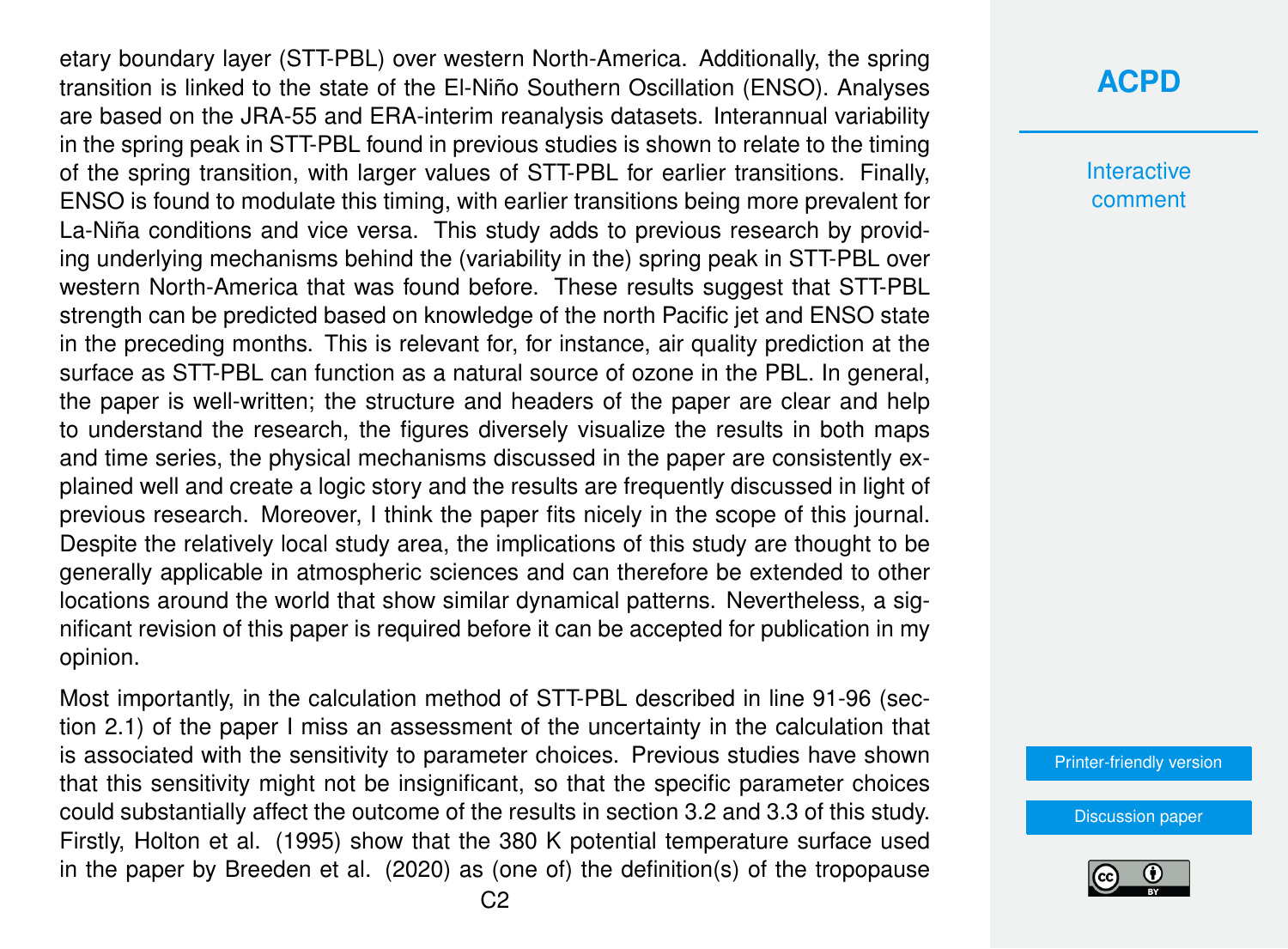coincides relatively well with the tropopause in the tropics, but that this value drops for higher latitudes to approximately the 340/350 K potential temperature surface in the region that is considered in the paper (western North-America). Secondly, Skerlak et al. (2014) showed that their STT(-PBL) calculation is highly sensitive to the choice of minimal residence time of the air in the stratosphere/troposphere before/after a crossing of the tropopause. They find that this sensitivity can be very well approximated by a power law with an exponent of -0.5, which means that the STT estimates for a residence time of 24 and 48 hours respectively deviate by as much as 30 percent. The choice is made by Skerlak et al. (2014) to use a constant value of 48 hours for this parameter. This is validated based on the fact that, although the calculated values of STT-PBL are highly sensitive to the parameter value, the geographical distribution of STT-PBL in which the authors of that study are interested is not. However, in the study of Breeden et al. (2020), this validation does not hold anymore as the STT-PBL calculation is applied to the specific region of western North-America instead of it being used to assess the geographical distribution. Thirdly, the STT-PBL calculation also depends on the accuracy of the PBL height forecast, as this influences the number of trajectories that reach the PBL from the stratosphere. To determine the PBL height the critical Richardson number value of 0.25 is used as the criterion for the PBL top (i.e. the transition from turbulent to laminar flow at the top of the PBL). Troen and Mahrt (1986) indicate that this critical value used for the Richardson number does not have a large influence on the PBL height estimation in unstable conditions, but that it does induce variability in PBL height for neutral conditions. Furthermore, according to Seidel et al. (2012) PBL height is especially uncertain over areas with high elevation, which is the case for parts of the study area of the paper by Breeden et al. (2020) due to the presence of the Rocky Mountains. Altogether, I strongly advise including a sensitivity analysis of the results of section 3.2 and 3.3 to the choice of the parameter values used in the calculation of STT-PBL in order to assess the robustness of the current conclusions. I suggest this sensitivity analysis to include (based on the above discussion) the potential temperature surface that is taken to represent the tropopause,

#### **[ACPD](https://acp.copernicus.org/preprints/)**

**Interactive** comment

[Printer-friendly version](https://acp.copernicus.org/preprints/acp-2020-604/acp-2020-604-SC1-print.pdf)

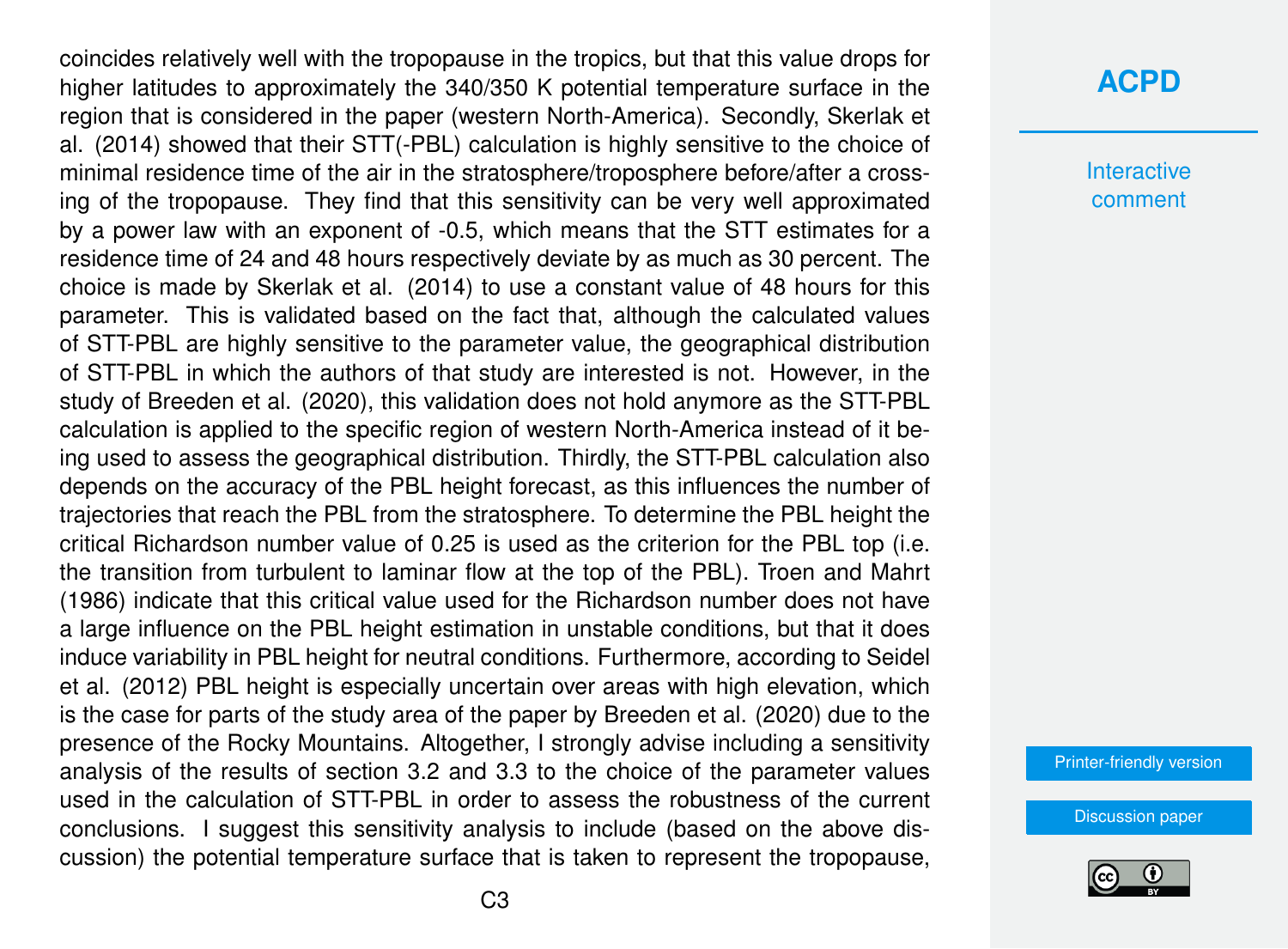the minimum residence time of the trajectories that contribute to STT-PBL and both the forecast uncertainty and the forecast value of the PBL height (as a function of the critical Richardson number chosen to represent the top of the PBL).

Additionally, the rationale of using of Japanese Reanalysis-55 dataset does not become clear to me from the paper. In line 85-86 (section 2.1) the authors mention that this dataset is used because of its relatively long record of ENSO events. Yet, the JRA-55 dataset is only used for assessing the characteristics of the spring transition in section 3.1, as is stated in line 352, without considering any influence of ENSO. According to line 86-87 this is because the transport and tropopause fold diagnostics are derived from the ERA-interim reanalysis instead of the JRA-55 data and, therefore, the former is to be used for the analysis of the relationship between ENSO and the spring transition and STT-PBL in order to be consistent in the data used. Therefore, I would like to ask the authors what the exact benefit of using the JRA-55 dataset is and to incorporate the explanation of this in the description of the data in section 2.1. Additionally, it seems to me that the JRA-55 dataset can in fact be used in the analysis of the spring transition for the different ENSO states in section 3.3 (figure 8) as this analysis does not concern any mass transport or tropopause fold characteristics yet and table 1 shows that data on the ENSO states during the spring transition is available for the JRA-55 dataset. Therefore, I would suggest using the JRA-55 dataset instead of the ERA-interim dataset for this analysis based on the current rationale mentioned in line 85-86. Moreover, this could add a clearer link to the current rationale, but depending on the revisions taken by the authors following the above question to clarify this rationale, this might or might not be preferred (anymore).

Furthermore, the sole use of the ONI index for determining the ENSO states, as described in line 87-89 (section 2.1), might provide a relatively poor representation of ENSO events in the paper, so that the difference in spring transition and STT-PBL presented in section 3.3 might be based on an incomplete definition of the ENSO states. Trenberth and Stepaniak (2001) suggest that at least two indices are required to char-

## **[ACPD](https://acp.copernicus.org/preprints/)**

**Interactive** comment

[Printer-friendly version](https://acp.copernicus.org/preprints/acp-2020-604/acp-2020-604-SC1-print.pdf)

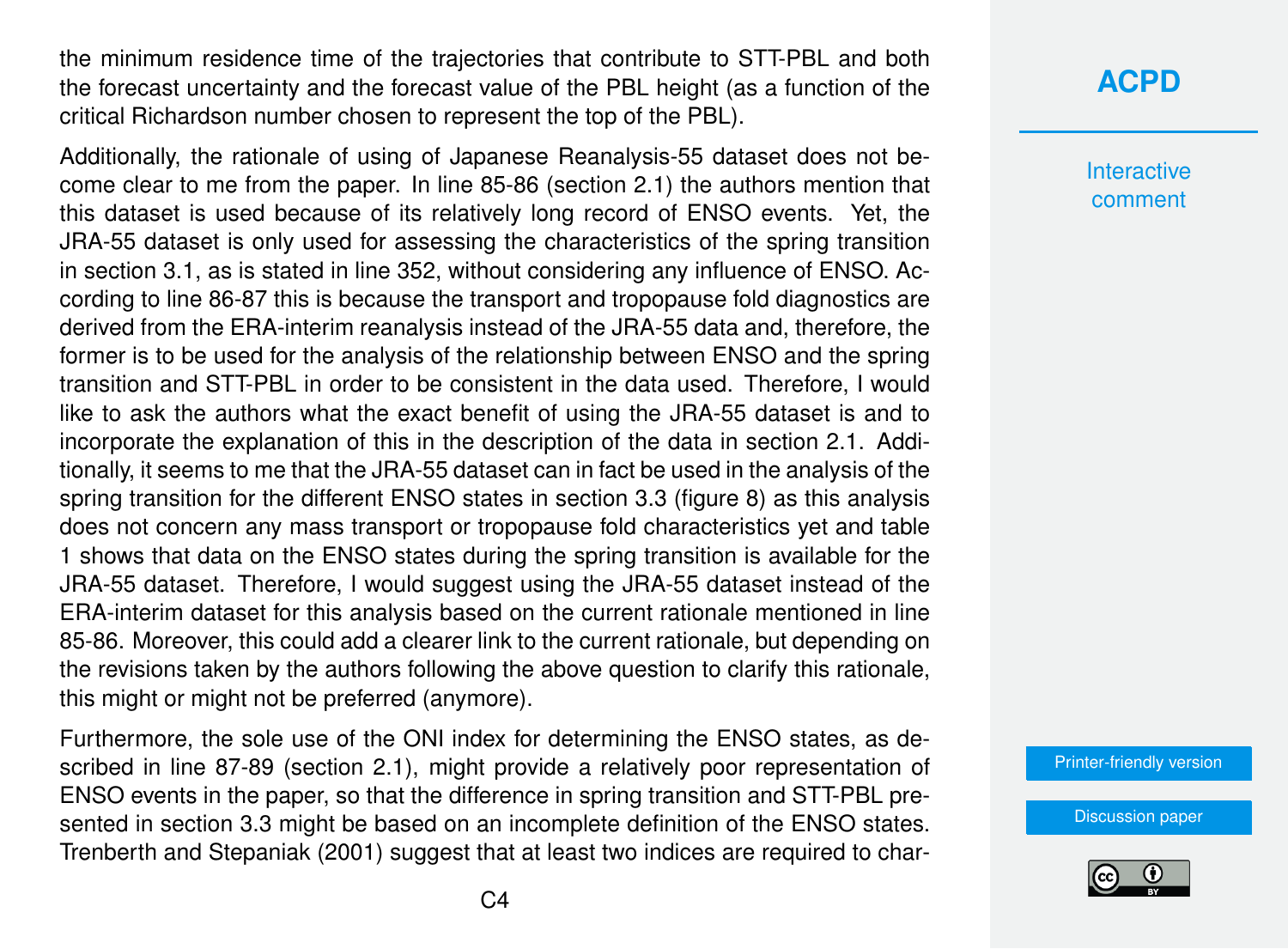acterize the variability in ENSO events. They advocate that the ONI index should be accompanied by an (orthogonal) index that represents the zonal gradient in sea-surface temperatures (SST). For this purpose, they have created the Trans-Niño Index (TNI), which represents the difference in normalized SST anomalies between the Niño-1+2 and the Niño-4 regions. However, in the paper by Breeden et al. (2020) all positive, neutral and negative ENSO events are lumped into classes, whereas the study of Trenberth and Stepaniak (2001) is also focused on the variability between different occurrences of positive, neutral and negative ENSO events. Therefore, the cruder representation of ENSO events by Breeden et al. (2020), using only the ONI index, might be justified, so that the results in section 3.3 regarding the effect of ENSO states on the spring transition and STT-PBL would not be significantly affected by this approach. Yet, in order to verify whether this approach is indeed justified, I suggest repeating the analysis for section 3.3, regarding the impact of ENSO on the spring transition and STT-PBL, using more than one index to define the three ENSO groups used in the study (e.g. by including some threshold based on the TNI index presented above). This will provide alternative results for this part of the study than can subsequently be compared to the original for statistically significant differences in timing of the spring transition and monthly mean values of the variables in figure 10 for the three ENSO groups. When significant differences are found in this analysis, it suggests that in fact more indices are required to capture the variability in ENSO events and the effect of that on the spring transition and STT-PBL than just the ONI index, which indicates that this reviewed approach is to be preferred over the original based on the findings of Trenberth and Stepaniak (2001).

Minor comments on the paper:

The role of ozone in this paper is somewhat unclear I find. In my regard it constitutes the context of the study and provides potential for further research, but is not part of the study itself. Yet, it is quite broadly mentioned in the methods and conclusions. I would advise to restrict the role of ozone in this paper to the context in the introduction,

## **[ACPD](https://acp.copernicus.org/preprints/)**

**Interactive** comment

[Printer-friendly version](https://acp.copernicus.org/preprints/acp-2020-604/acp-2020-604-SC1-print.pdf)

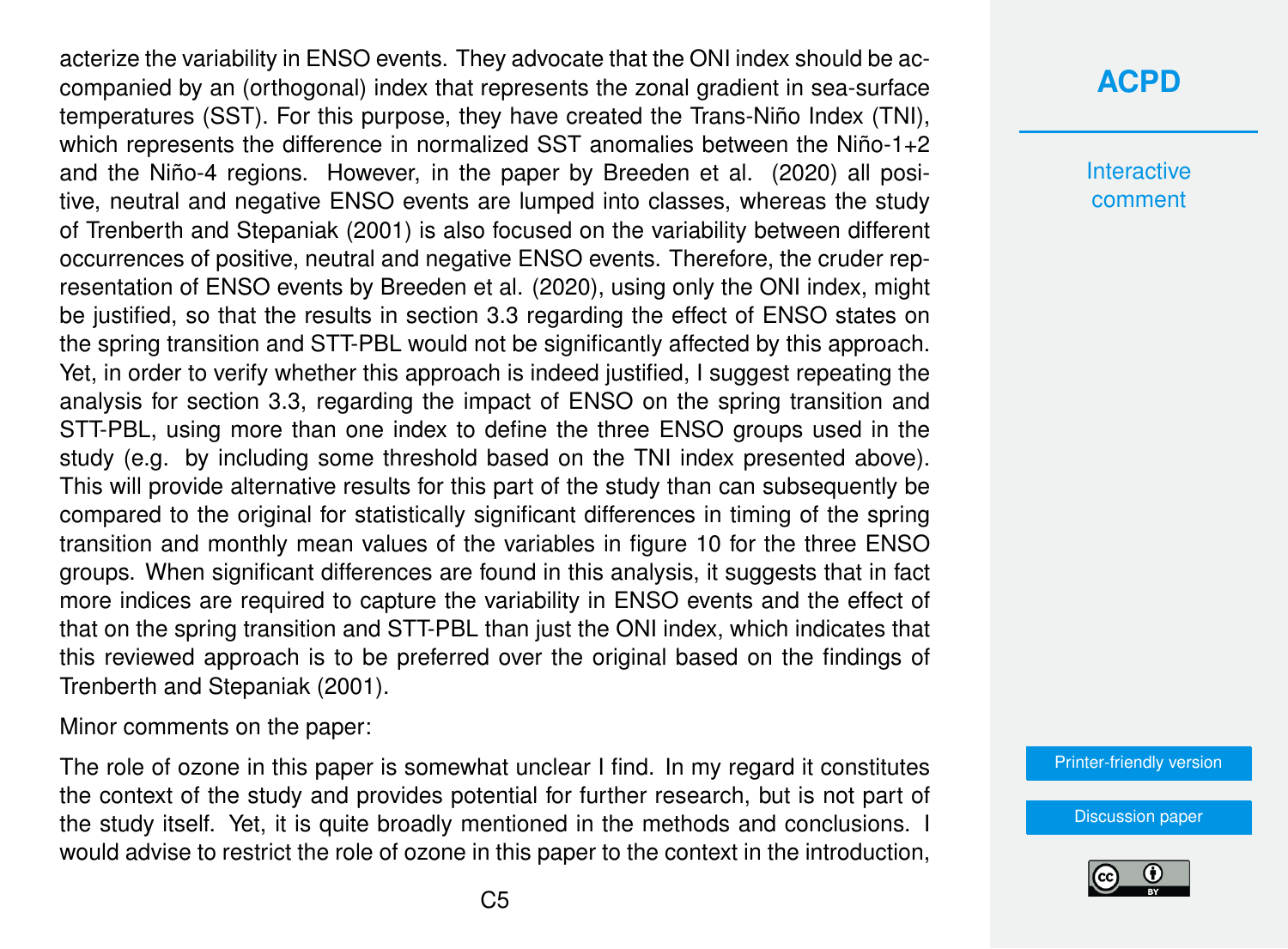further research opportunities in the conclusion and perhaps the background for some of the methods.

The resolution of the zonal and meridional wind on pressure levels (2.5 X 2.5 $^{\circ}$ ) is larger than any of the components of the JRA-55 dataset that is used for the calculation of these wind variables (Kobayashi et al., 2015). This seems odd to me. I would advise to explain the reasoning behind the resolution of these variables in the data description in section 2.1.

The use of a fixed amount of mass transport for each trajectory in the calculation of the STT-PBL seems a very simplifying assumption that might potentially cause a lot of variation in STT-PBL to be lost without reading the accompanying reference. I would advise to include a short explanation of the background of this method, especially regarding the fact that the variation in STT-PBL is represented by the number of trajectories rather than the mass of them, after you introduced it in section 2.1.

The significance of the results is currently only assessed visually by means of the 95 percent confidence intervals that result from the significance test described in section 2.3. I would suggest including some form of quantitative assessment of this significance in the paper in the form of, for example, a statistical t-test.

Figure 1a seems random and possibly redundant. It only shows the EOF1 pattern for a PC1 larger than 1 $\sigma$  and not for the other PC1 states and shows a very similar pattern to what is more extensively shown in figure 2. Therefore, I would suggest removing this figure.

I found figure 7 quite time-consuming to grasp fully. This is mainly the result of the layout of the legend I think. I would suggest mentioning the variables of interest before SST in the legend description instead of 'STT/variable' and potentially even to place the description next to the corresponding lines when the available space allows this.

References:

## **[ACPD](https://acp.copernicus.org/preprints/)**

**Interactive** comment

[Printer-friendly version](https://acp.copernicus.org/preprints/acp-2020-604/acp-2020-604-SC1-print.pdf)